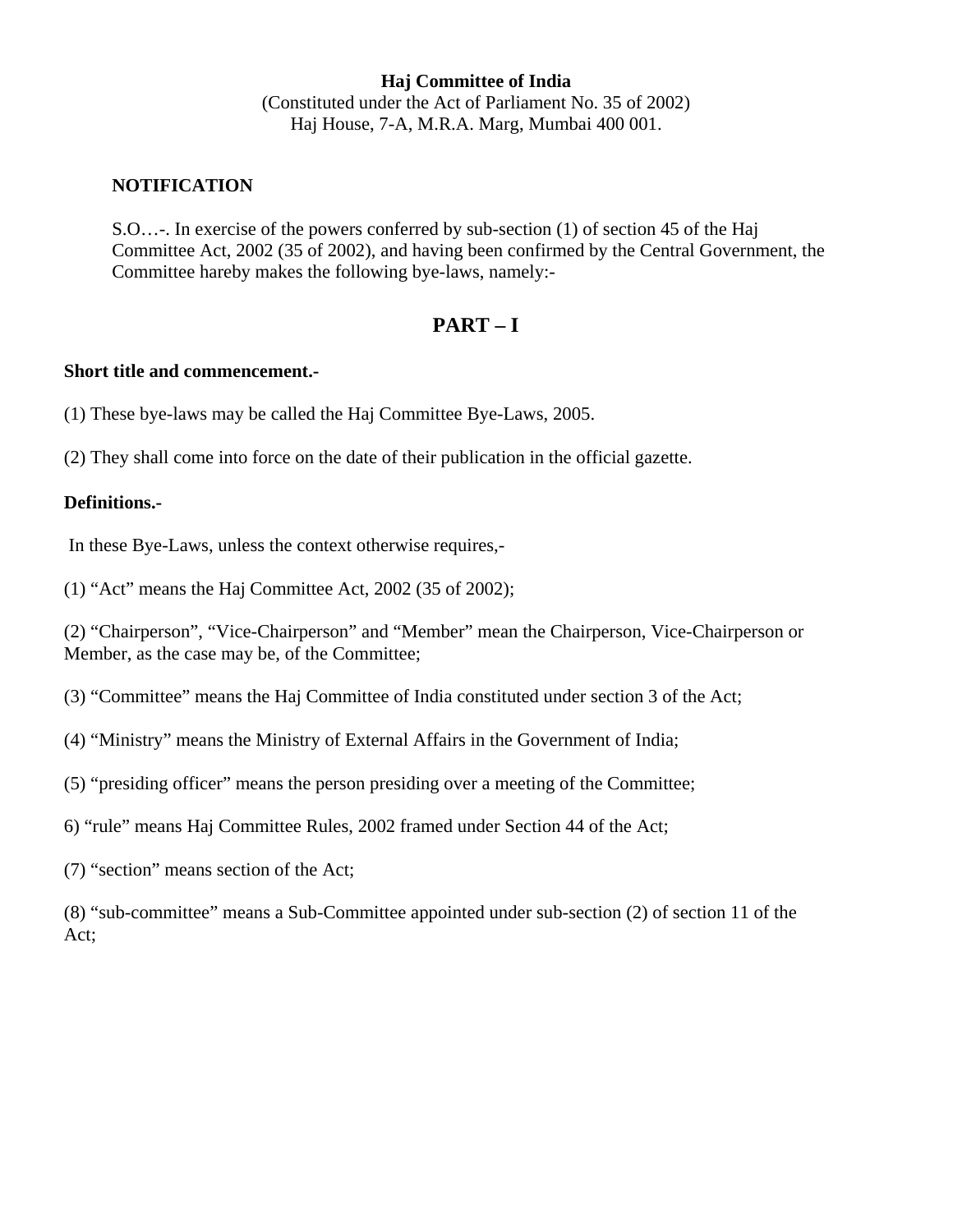## **Part-II**

## **Powers and duties of Vice-Chairpersons.-**

(1) In the absence of the Chairperson, the Vice-Chairp Committee (Haj Arrangements) and in his absence the Committee (Finance), shall perform such duties of the Chairperson.

(2) The Vice Chairpersons shall also perform such oth Chairperson from time to time.

# **PART – III**

## **Procedure regarding transaction of business at committee's meetings.-**

(1) Every meeting of the Committee shall be held on such day and time as may be fixed by the Chairperson in terms of sub-section (1) and (2) of Section 10 of the Act read with sub-rules (1) and (2) of Rule 6 of the Rules and a meeting shall be held at the headquarters of the Committee at Mumbai:

Provided that a meeting of the Committee may be held at such other place outside Mumbai with the approval of the Central Government.

(2) The Chief Executive officer shall notify, to every member, of every meeting, either by hand, telegram, registered post or by courier to his last known address at least fifteen days before the date of the meeting.

(3) The Chief Executive officer shall send the agenda to every member, of every meeting either by hand, telegram, registered post or by courier to his last known address at least seven days before the date of the meeting.

(4) The members shall communicate to the committee their new address, in the event of change of address.

(5) The Chief Executive Officer shall, notify either by hand, or telegram, or by courier, of a meeting convened by the Chairperson as provided in the proviso to clause (ii) sub-rule(2) of rule 6, at least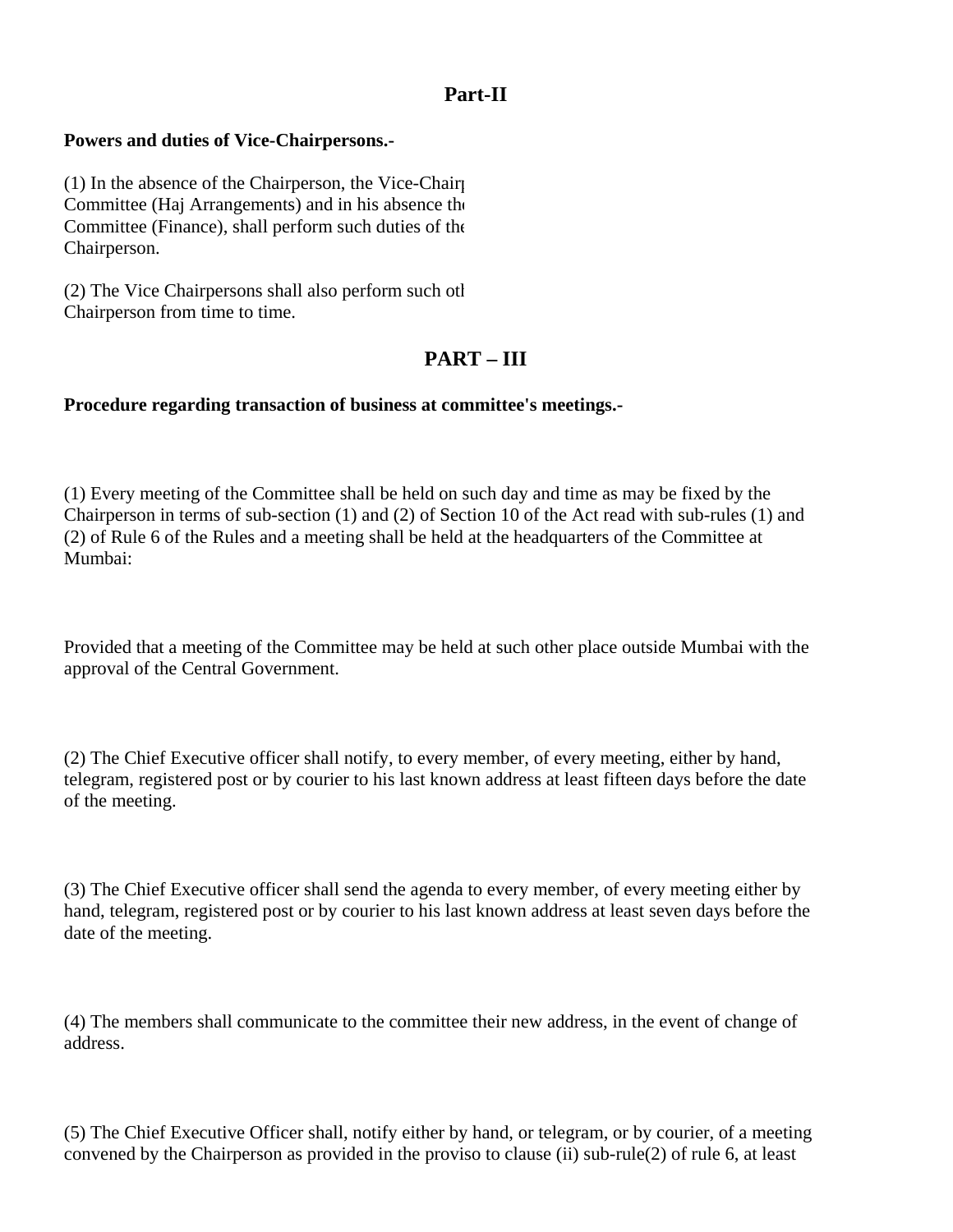thirty six hours before the scheduled meeting.

(6) The Chief Executive Officer shall, in case of an adjourned meeting of the Committee convened by the Chairperson referred to in clause (i) of sub-rule (2) and sub-rule (3) of Rule 6, notify either by hand or telegram or by courier at least thirty six hours before the resumption of the adjourned meeting.

(7) Notice of every meeting shall specify the place, time and date of the meeting.

(8) The proceedings of a meeting shall be conducted in Hindi or in English or in Urdu.

(9) (1) The meeting of the Committee shall be presided over by the Chairperson.

(2) In the absence of the Chairperson, the Vice-Chairperson, who is heading the Standing Committee (Haj Arrangements) and in his absence the Vice-Chairperson heading the Standing Committee (Finance) and in the absence of both the Vice-Chairpersons, any member elected by the members, present and voting, shall preside over the meeting.

(10) (1) No such business shall be transacted at a meeting, which is not included in the agenda for the said meeting.

(2) A meeting may with the consent of the majority of members present and voting, be adjourned to some other hour of the day or some other day and the items left indisposed shall be moved and discussed at such adjourned meeting:

Provided that no fresh proposal or alteration in the proposal shall be made except when any budget estimates or revised estimates are under consideration.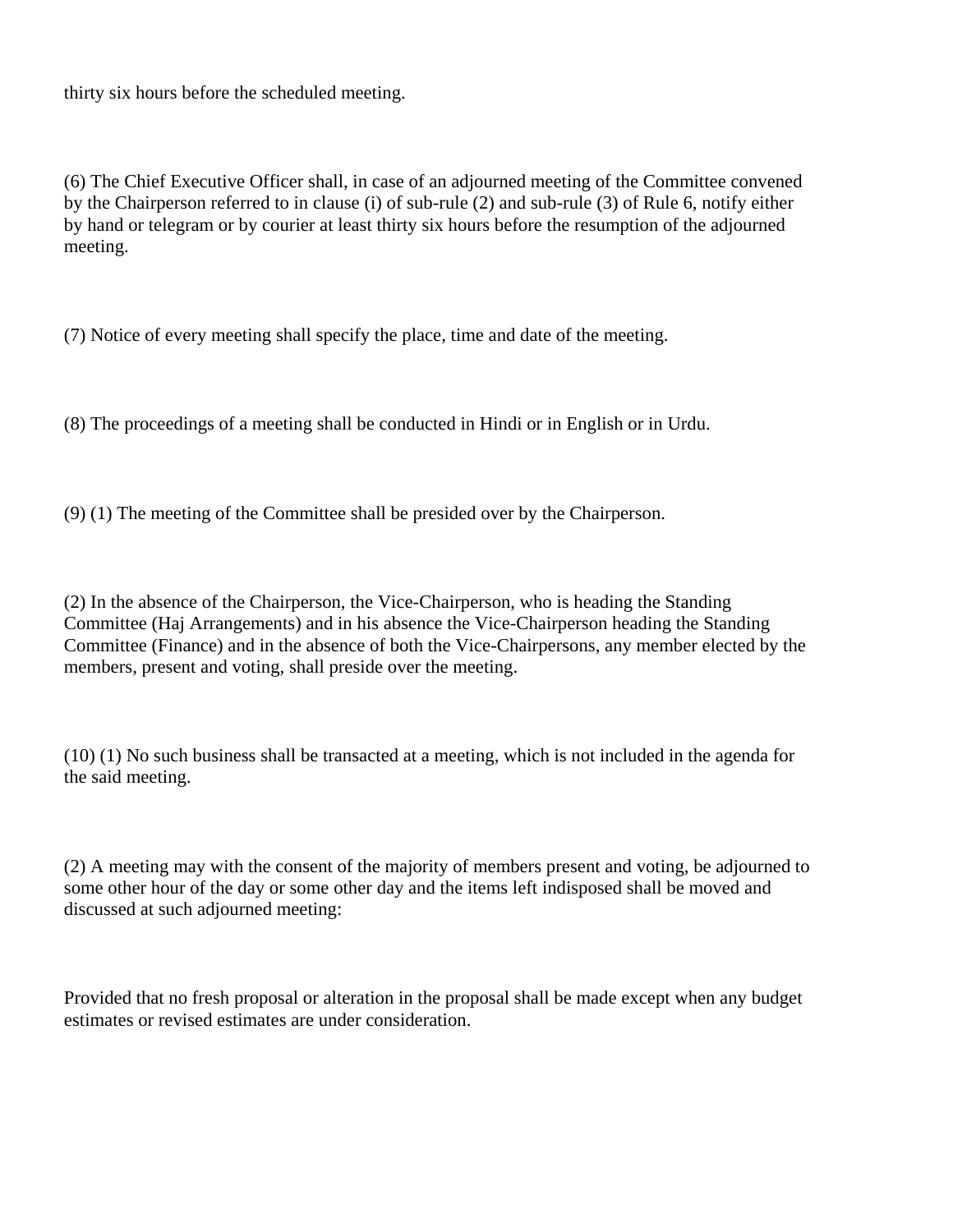## **Conduct of meeting.-**

(1) Order of business to be transacted at a meeting shall be as notified in the Agenda:

Provided that if a member desires priority to be given to any item and a majority of the members present so decide, the presiding officer shall grant such priority.

(2) A resolution moved to vote at a meeting shall be decided by show of hands or by secret ballot or as may be, decided by the presiding officer.

## (3) **Minutes of the Proceedings.-**

(i) The Chief Executive Officer and in his absence the person authorised in the meeting shall record all the proceedings of a meeting in English, in a book maintained for this purpose and he shall record such minutes on the day of the meeting or as soon thereafter as may be practicable.

(ii) Every page of the minutes shall be dated and signed by the presiding officer of the meeting.

(iii) The minutes shall be a fair and correct record of the proceedings, including the names of the members present and all proceedings conducted in the meeting.

(iv) Copies of the minutes of the meeting shall be sent to the members within fifteen days from the date of the meeting.

(v) Minutes of every meeting shall be placed before the next meeting and unless the majority of members present require them to be read and shall be approved and signed by the presiding officer of such meeting, it shall be presumed that the minutes are correctly recorded:

Provided that if any member objects that the minutes have been incorrectly or incompletely recorded, the presiding officer shall after assessing the opinion of the meeting make such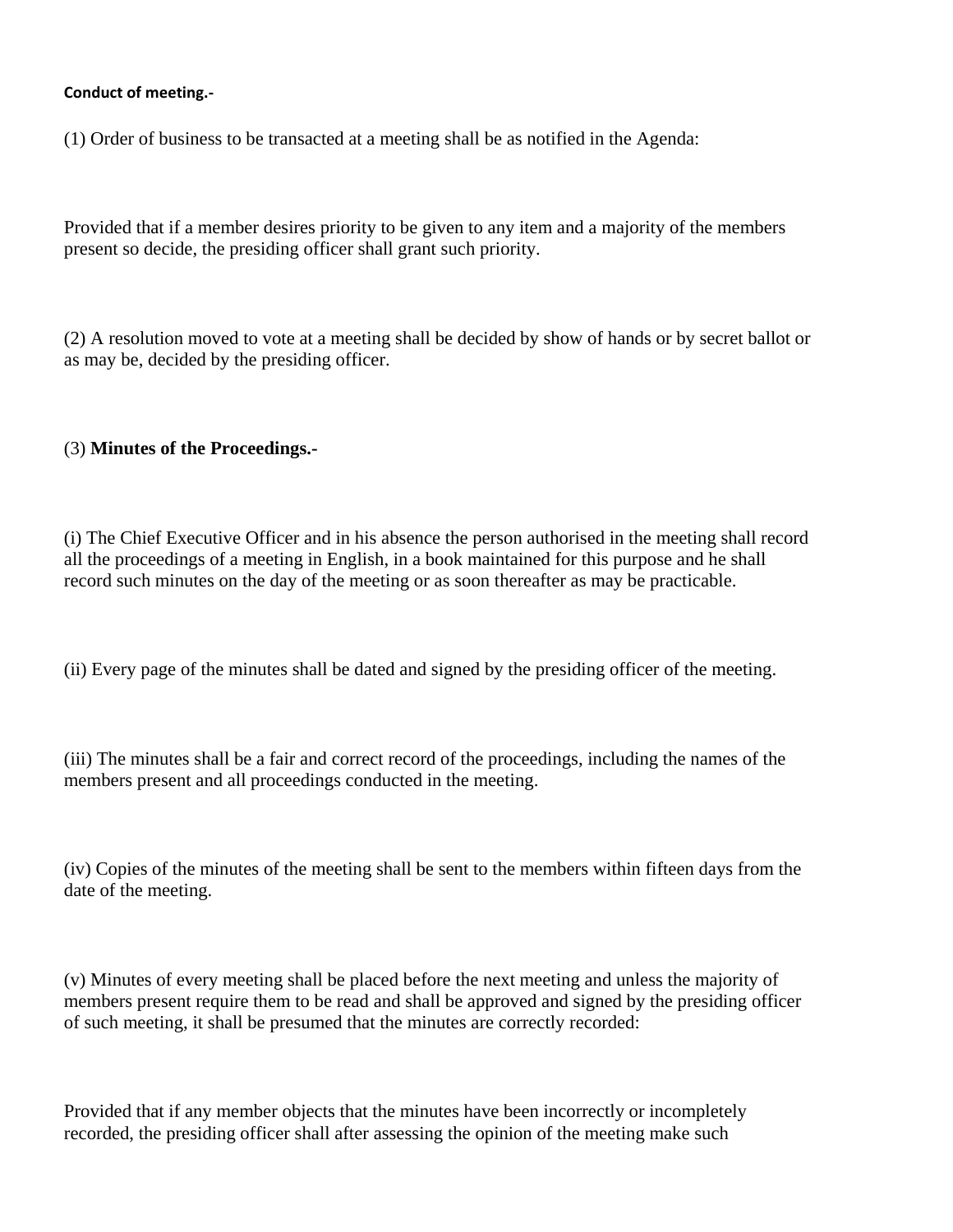amendments therein as he thinks proper.

(vi) The minute book of the Committee shall be open to inspection free of charge by any member of the Committee during office hours at the office of the Committee.

# **PART – IV**

## **Standing committees, its members, powers & functions and conduct of its Meetings.-**

(1) The Committee in its meeting, shall choose a Vice-Chairperson as the head of the Standing Committee (Haj Arrangements) and a Vice-Chairperson as the head of the Standing Committee (Finance) by a majority of the members present and voting and in the event of equality of votes, the Chairperson shall have a casting vote.

(2) (i) The Standing Committee, that is Standing Committee (Haj Arrangements) and the Standing Committee (Finance) shall consist of five members namely, a Vice-Chairperson and four members elected by the Committee from amongst its members by a majority of the members present and voting in a meeting of the Committee and in the event of equality of votes, the Vice-Chairperson of the respective Standing Committee shall have a casting vote.

**Explanation.**- For removal of doubts, it is hereby clarified that the aforesaid four members do not include the Chairperson or the Vice-Chairperson of the other Standing Committee.

(ii) The composition of the Standing Committee so constituted shall remain for the full term of the Haj Committee.

(3) A joint meeting of the Standing Committees namely, Standing Committee (Haj Arrangements) and the Standing Committee (Finance) may be convened by the Chairperson and in his absence by the Vice Chairperson (Haj Arrangements) as and when decided by the Committee to facilitate Haj Work.

#### (4) **Powers and Functions of Standing Committee (Haj Arrangements).-**

The Standing Committee (Haj Arrangements) shall –

(i) prepare the draft annual action plan and to submit it to the Committee for finalisation and for the approval of the Central Government.

(ii) coordinate with the Central Government including Ministries of External Affairs, Civil Aviations, Home Affairs, Railways, for the purpose of securing travelling facilities for the pilgrims, in coordination with the sub-committee, if any, formed for the said specific purpose.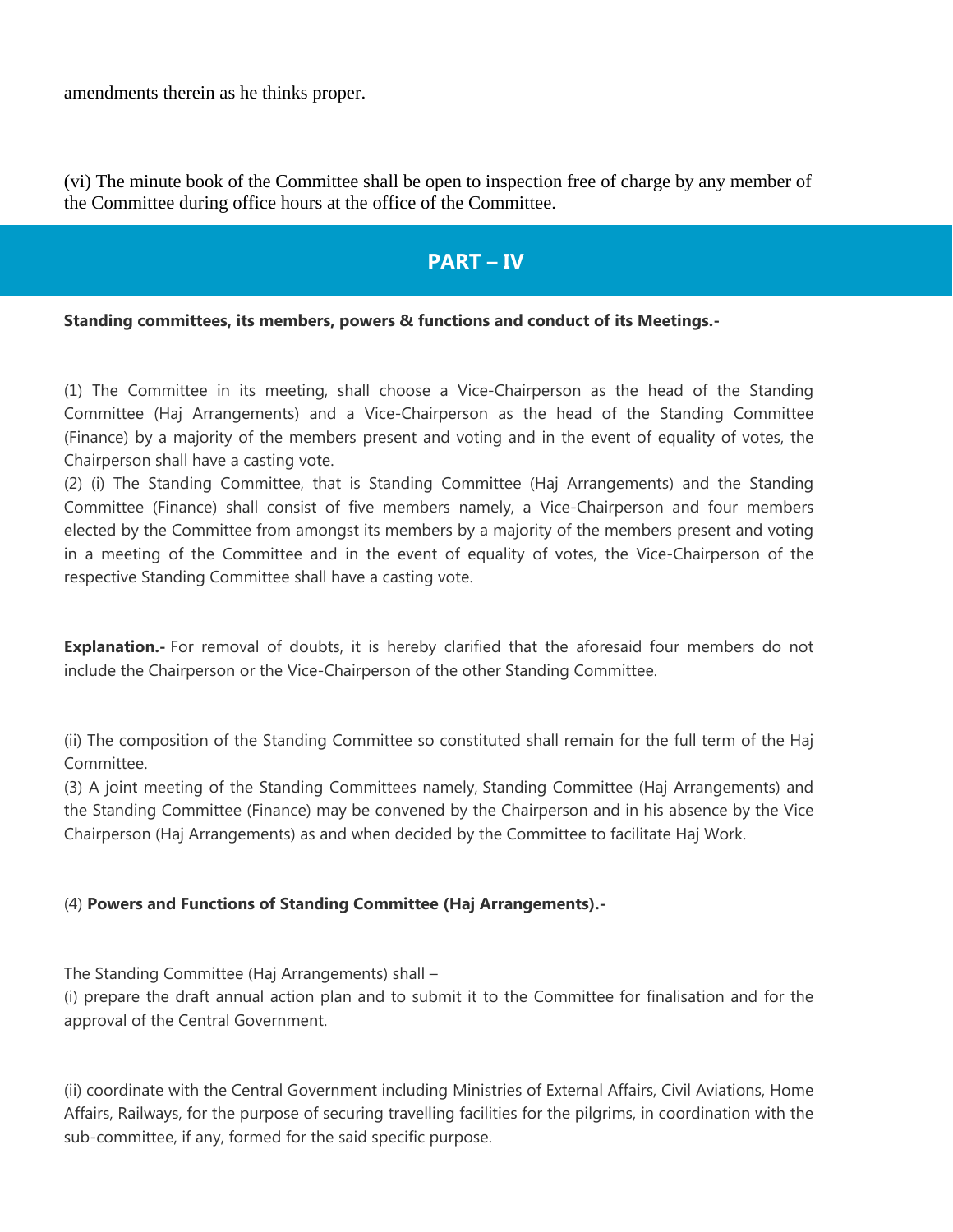- (iii) advise the Ministry in matters relating to accommodation for the pilgrims.
- (iv) do such other acts as the committee may require it to perform regarding Haj arrangements in India.

## (5) **Powers and Functions of Standing Committee (Finance).-**

The Standing Committee (Finance) shall –

(i) examine and propose budget estimates of the income and expenditure of the committee at least four months before the starting of the financial year commencing on the 1 st day of April, to be placed by the Chairperson before the Committee.

(ii) prepare the annual and supplementary estimates of income and expenditure of the Committee to be incurred for the each financial year.

(iii) monitor the issues of refund of foreign exchange, passage fare or any other deposit received from or on behalf of pilgrims, refund from airlines on account of air fare, etc..

(iv) monitor and ensure that proper accounts and other relevant records of the Committee are maintained as per the provisions of the Act and the rules.

(v) do such other acts as the committee may require it to perform regarding the financial aspects of the Haj Committee.

## (6) **Meetings of the Standing Committee.-**

(i) All meetings of the Standing Committees shall be held on such day, time and place as may be fixed by the respective Vice-Chairperson.

(ii) The Chief Executive Officer shall notify at least seven days before the meeting either by hand, fax, registered post or by courier to his last known address.

(iii) The Chairperson of any Standing Committee may call an urgent meeting, if required.

(iv) The Chief Executive Officer shall notify the urgent meeting to every member either by hand or fax or registered post or by courier at least twenty four hours before the scheduled meeting.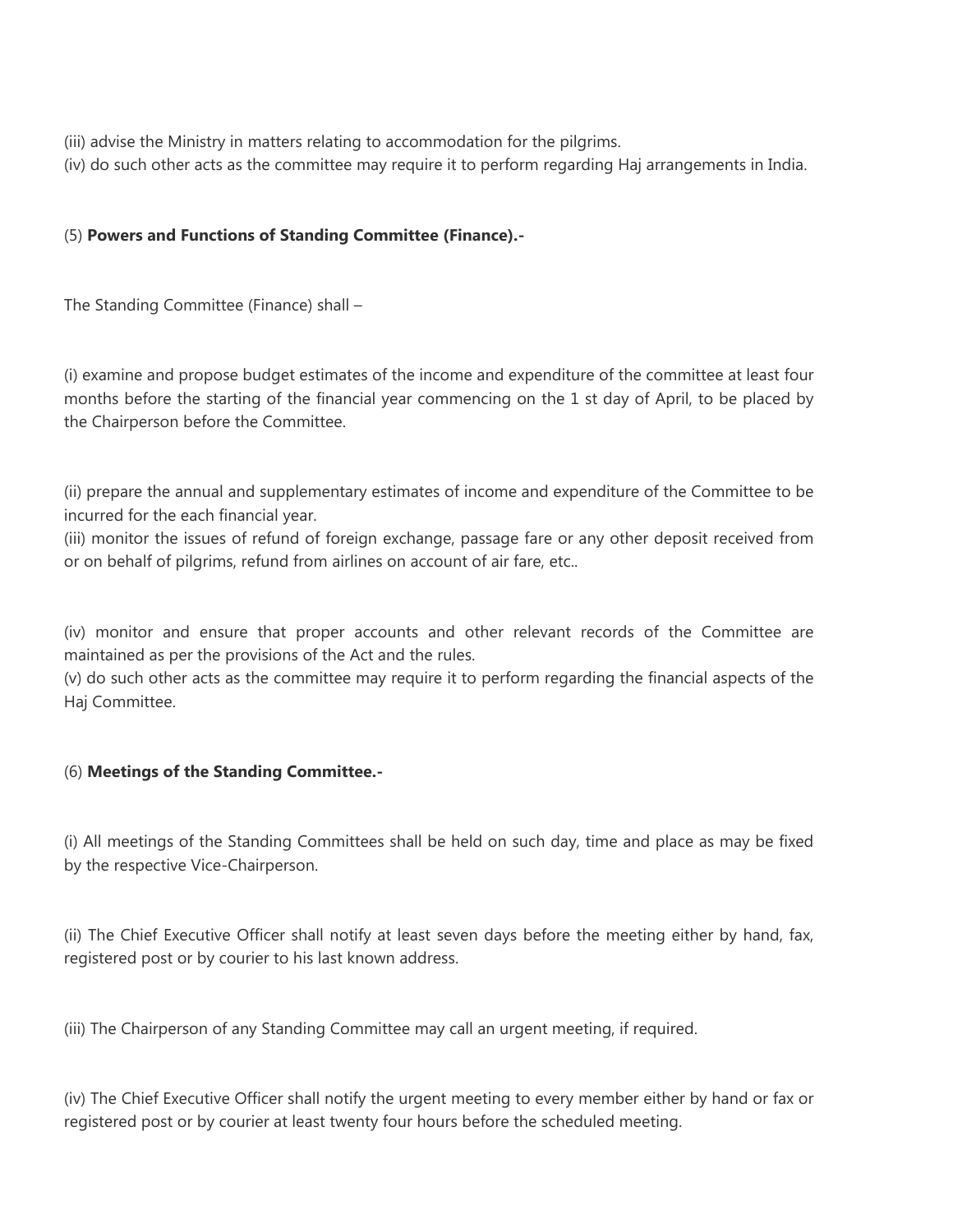(v) Every notice of meeting shall specify the place, time and date of the meeting. (vi) All proceedings of the Standing Committee shall be conducted either in Hindi or in English or in Urdu.

(vii) All the meetings of the Standing Committees shall be presided over by the Vice-Chairperson concerned and in his absence the person elected by the Standing Committee.

(viii) The quorum for the meeting shall be three members.

## (7) **Minutes of Proceedings.-**

(i) The Chief Executive Officer and in his absence the person authorised to do so shall record the minutes of all proceedings of the meeting of the Standing Committee in English in a summary manner in a book maintained for this purpose.

(ii) The minutes shall be dated and signed by the presiding officer of the meeting.

# **PART – V**

## **The members of the sub-committee, its powers and functions.-**

(1) The Committee may appoint Sub-Committees for such specific purpose and for such period and shall consist of such number of members as may be decided by the Committee.

(2) The sub committee shall consist of the members of the Committee with or without non members of the Committee depending upon the purpose of the said sub-committee, as the Committee thinks fit.

(3) Except where a Chairperson of the sub-committee is appointed by the Committee, the following ord appointing a presiding officer for any of the sub-committee, namely: -

(a) Chairperson of the Committee if he is a member of that Sub-Committee,

(b) Vice-Chairperson (Haj Arrangements)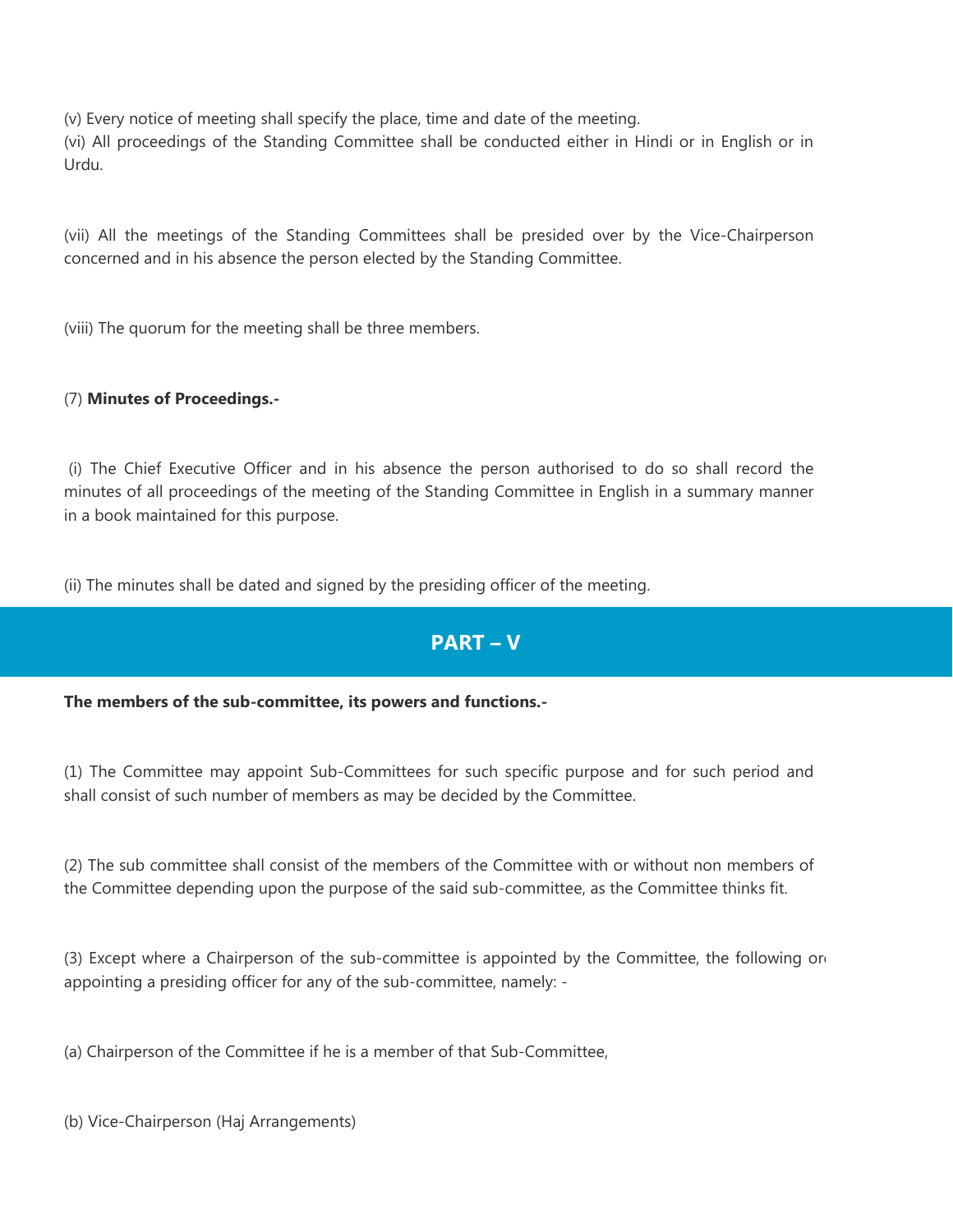(c) Vice-Chairperson (Finance)

(d) Any member of that sub-committee elected by its members provided that, if required, the members of the sub-committee may invite the Chairperson or any Vice-Chairperson as an invitee but they shall not have any voting right in the said sub-committee.

(4) All bye-laws in respect of the meeting of the Committee shall, as far as possible, apply to the meetings of sub-committees.

(5) A sub-committee shall report to the Committee, any question referred to it, within such period as may be specified by the Committee.

(6) The sub-committee shall stand dissolved on the fulfillment of the purpose for which it was established or on the expiry of the period for which it was created.

# **PART – VI**

## **Publication of manuals etc..-**

(1) The Committee may publish the Haj programme, its action plan and schedule of Haj arrangements in newspapers and magazines after being confirmed by the Central Government.

(2) The Committee may issue press note and press release with regard to Haj flying programme, alteration in flight schedules, prevailing rules and regulations concerning foreign exchange, export and import rules, restriction on pilgrims' health and booking of pilgrims with alterations and additions etc. for the information of pilgrims.

(3) The Committee, with the approval of the Central Government, may produce films and documentaries, publish manuals, booklets, pamphlets or handbills and release other electronic media for the purpose of informing and educating the pilgrims in matters relating to pilgrim traffic.

(4) These publications may be published in different languages understood generally by the public in different parts of the country.

(5) The Committee shall conduct orientation and training course for the pilgrims and hold seminars, discussions and other programmes to create Haj awareness.

# **PART – VII**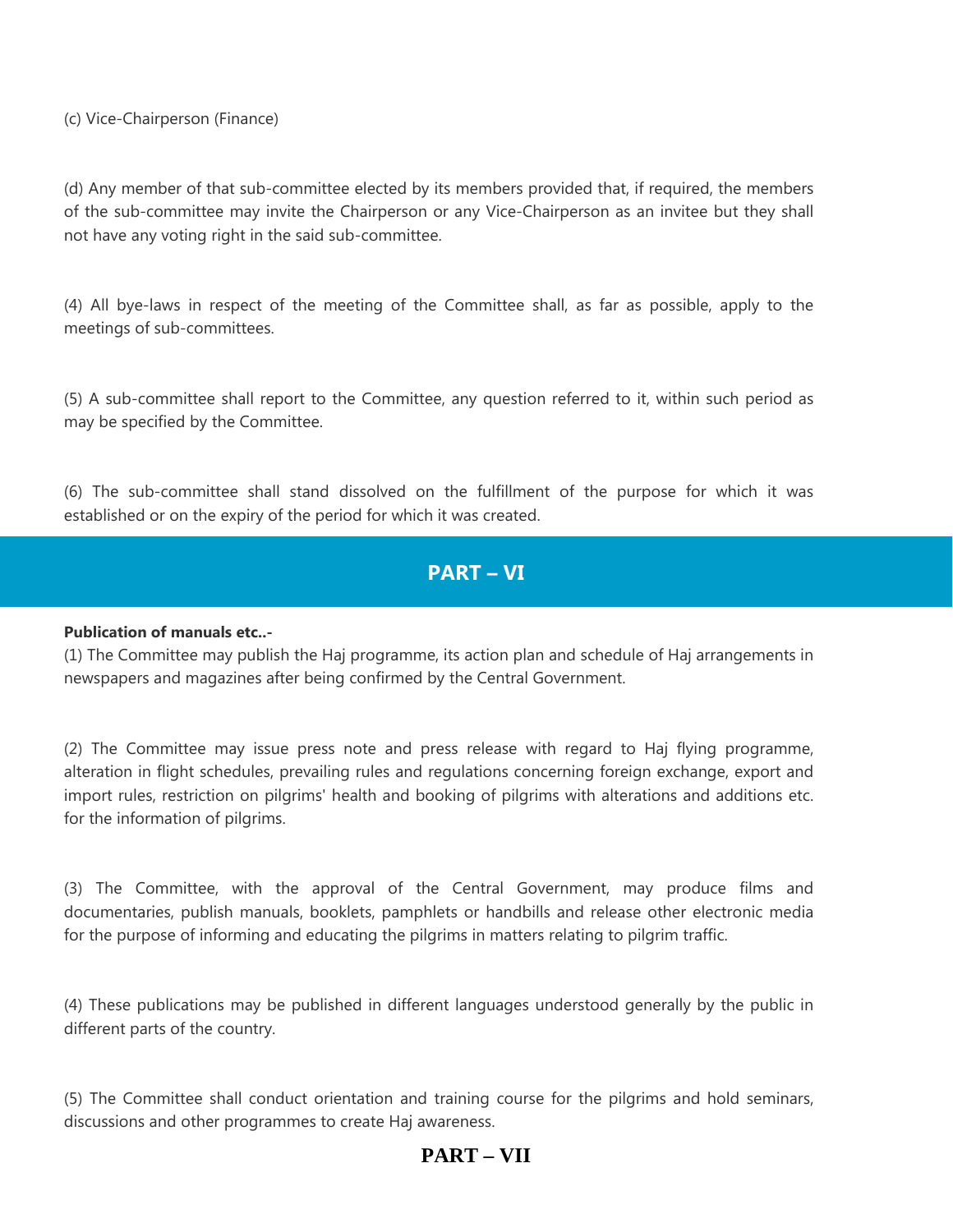### 9

## **Welfare of pilgrims.-**

The Committee shall look after the welfare of the pilgrims in India while proceeding to and returning from the Haj.

# **PART – VIII**

## 10 **General.-**

The Chief Executive Officer shall be the ex-officio secretary of the committee, every Standing Committee and Sub- Committee:

Provided that he shall not have the right to vote in the Committee or any Standing Committee or Sub Committee.

11 (1) The official year shall be reckoned from 1 st day of April and ending with the 31 st day of March.

(2) The Committee shall declare a list of the holidays and may generally apply the holidays declared by the Government of India for its offices.

## 12 **Records.-**

(1) The following registers and records shall be maintained in the office of the Committee and every member shall have access to them for reference, namely:-

## **REGISTERS.-**

- (i) minute book.
- (ii) dead stock register.
- (iii) outward correspondence register.
- (iv) inward correspondence register.
- (v) stamp account register showing:-
- (a) monthly account,
- (b) stock and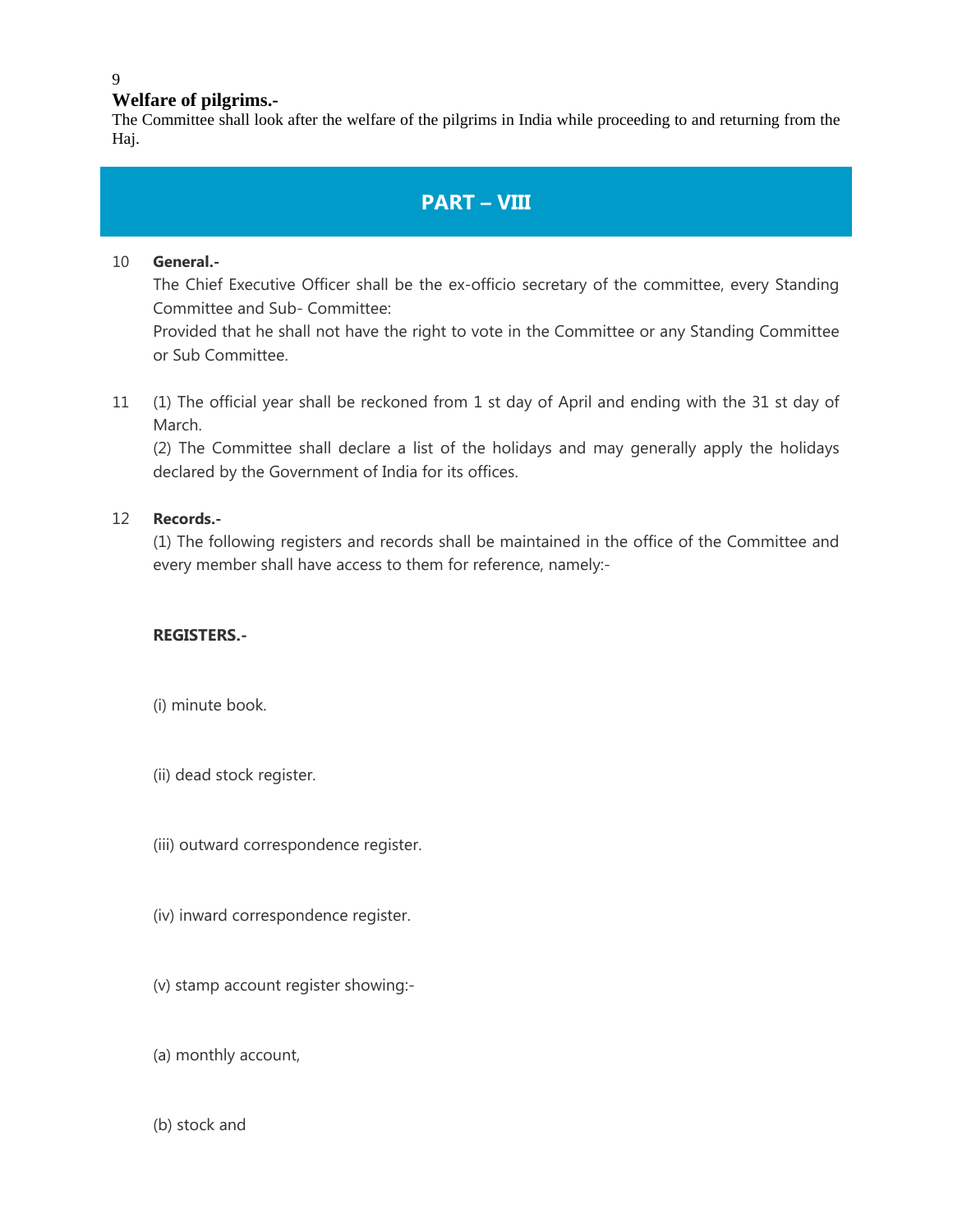(c) daily account

(vi) stationery register

(vii) forms register

(viii) intestate property register (Pilgrims' Estates)

- (ix) unclaimed property register
- (x) register of pilgrims' passes issued
- (xi) register of visitors' airport entry passes
- (xii) register of petty supplies

(xiii) register of attendance of staff

(xiv) register of registered private tour operators

#### **RECORDS.-**

(i) letters containing resolutions or any other matter sent by members.

(ii) letters addressed by non-members pertaining to matter within the purview of the Committee.

- (iii) replies sent by the Committee to members of the public
- (iv) resolutions of the Committee forwarded to the Government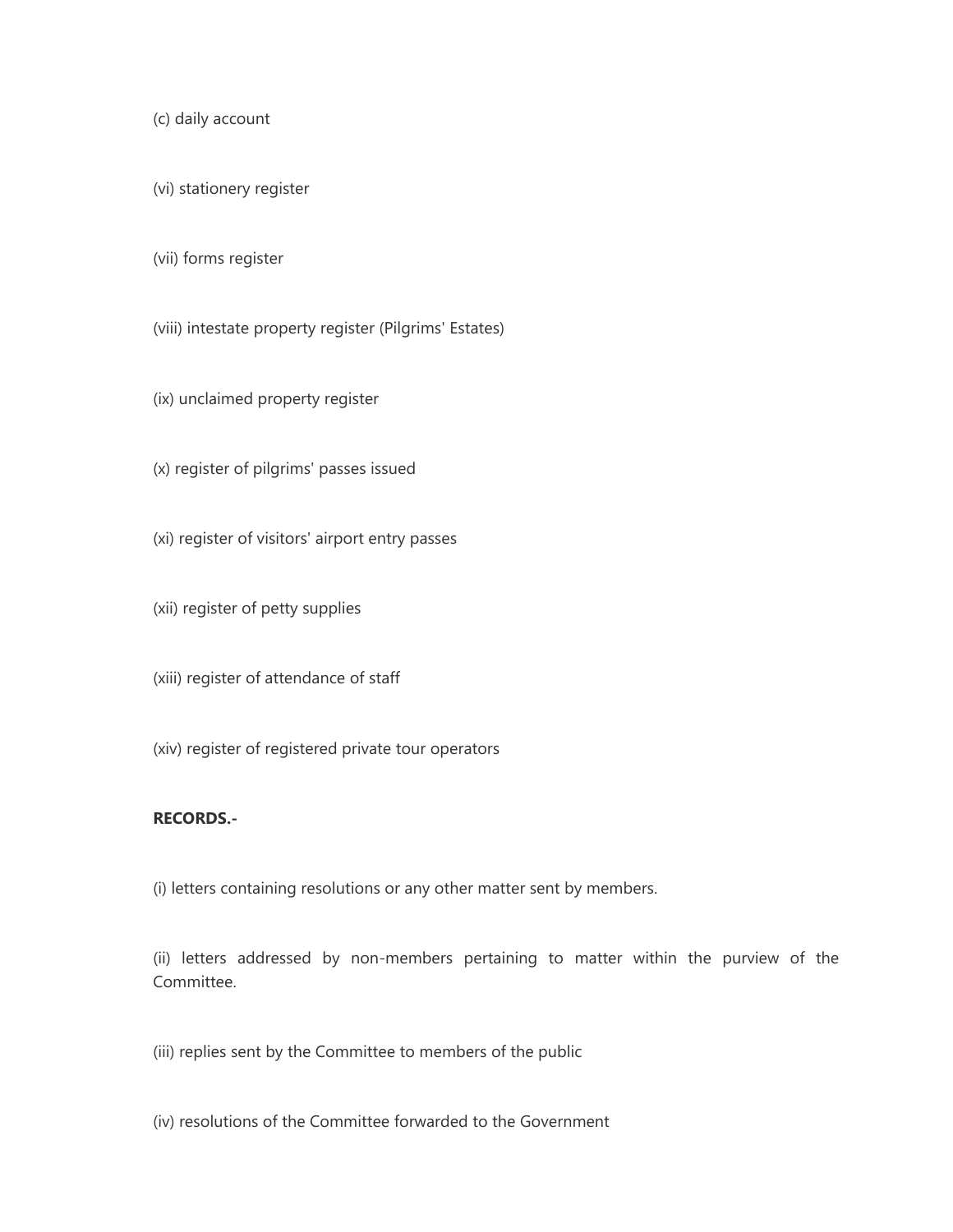(v) miscellaneous

(vi) advertisements and notifications, publications published by the Committee for the information of pilgrims

(vii) replies received to the resolutions referred to in serial number (iv)

(viii) office standing orders

(ix) acts and rules

(x) Correspondence papers regarding-

(a) pilgrim passes

(b) airport entry passes

(c) estates of pilgrims

(d) pilgrim deposits

(e) pilgrim passage money

(f) immunisation against meningitis

(g) outgoing and incoming pilgrim flights

(h) enquiries regarding pilgrim season

(i) complaints regarding thefts, cheating,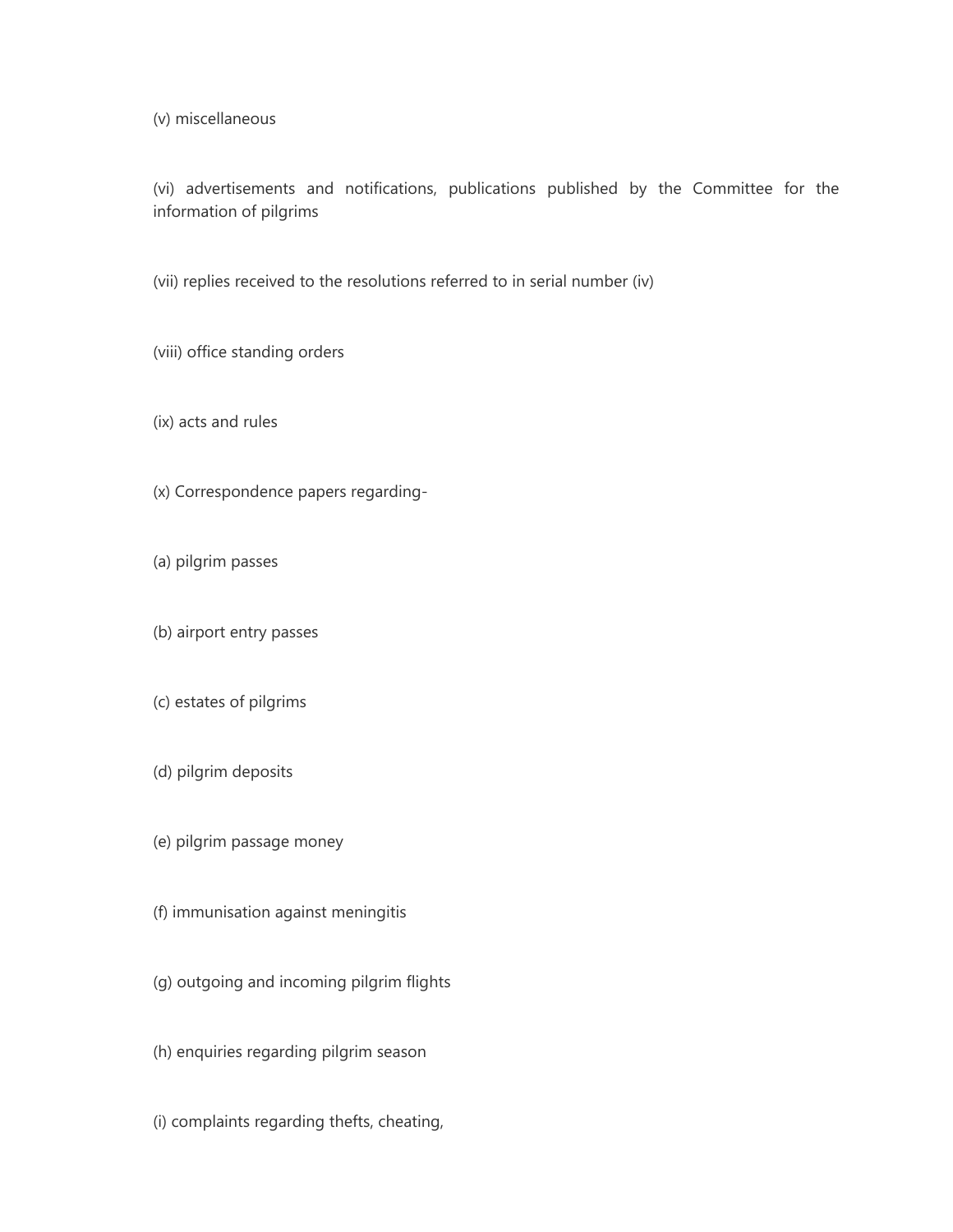etc., unsatisfactory arrangement of

pilgrim flights at the point of

embarkation, disembarkation, and

railways.

(xi) claims for refund of deposits and passage money

(xii) lists and correspondence regarding pilgrims' repatriation

(xiii) correspondence with Musafirkhana authorities

(xiv) correspondence regarding appointment of medical officer for pilgrims and sick pilgrims sent to hospitals as also medical stores supplied for treatment of pilgrims residing in the Musafirkhanas.

(xv) correspondence with State Haj Committees, Standing Committees and sub-committees

(xvi) correspondence regarding any other matter not covered by the above.

(xvii) any other register or record, as may be approved by the Central Government .

#### (2) **Preservation and destruction of records.-**

For the preservation and destruction of records, registers, any paper relating to accounts or administrative work, the rules contained in the Civil Account Code and appendices of Government of India may be followed.

(3) No record, register, accounts or administrative work shall be destroyed except with the permission of Chief Executive Officer and a list of records destroyed shall be maintained.